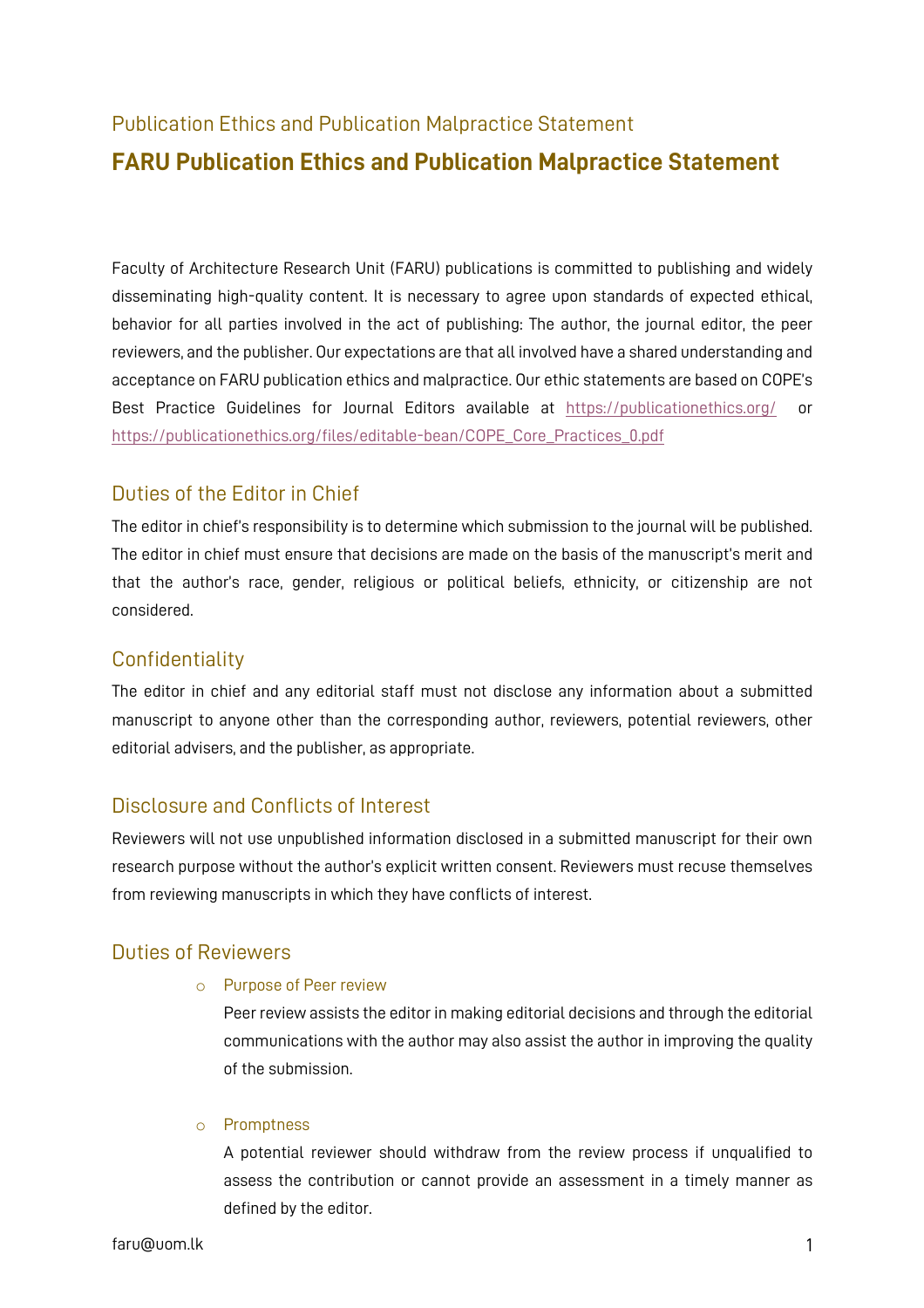#### o Confidentiality

Any manuscripts received for review must be treated as confidential documents. Information concerning the manuscripts should not be discussed with others without the approval of the editor.

#### o Standards of Objectivities

Reviewers should be conducted objectively. Personal criticism of the author is inappropriate. Reviewers' comments should be clearly expressed and supported by data or arguments.

#### o Acknowledgement of sources

Reviewers should identify relevant published work that has not been cited by the authors. Any statement that an observation, derivation, or argument had been previously reported should be accompanied by the relevant citation. A reviewer should also call to the editor in chief's attention any substantial similarities or overlap between the manuscript under consideration and any other published paper of which they have personal knowledge.

#### o Disclosure and Conflict of Interest

Privileged information or ideas obtained through peer review must be kept confidential and not used for personal advantage. Unpublished information disclosed in a submitted manuscript should not be used by the editorial committee members without the prior approval of the author's explicit written consent. reviewers should not consider manuscripts in which they have conflicts of interest resulting from competitive, collaborative, or other relationships or connections with any of the authors, companies, or institutions connected to the manuscript.

### Duties of Authors

#### o Reporting standards

Authors of original research reports should present an accurate account of the work performed as well as an objective discussion of its significance. Underlying data should be represented accurately in the paper. A paper should contain sufficient detail and references to permit others to replicate the work. Fraudulent or knowingly inaccurate statements constitute unethical behavior and are unacceptable.

#### o Data access and retention

Authors could be asked to provide the raw data of their study together with the paper for editorial review and should be prepared to make the data publicly available if practicable. In any event, authors should ensure accessibility of such data to other